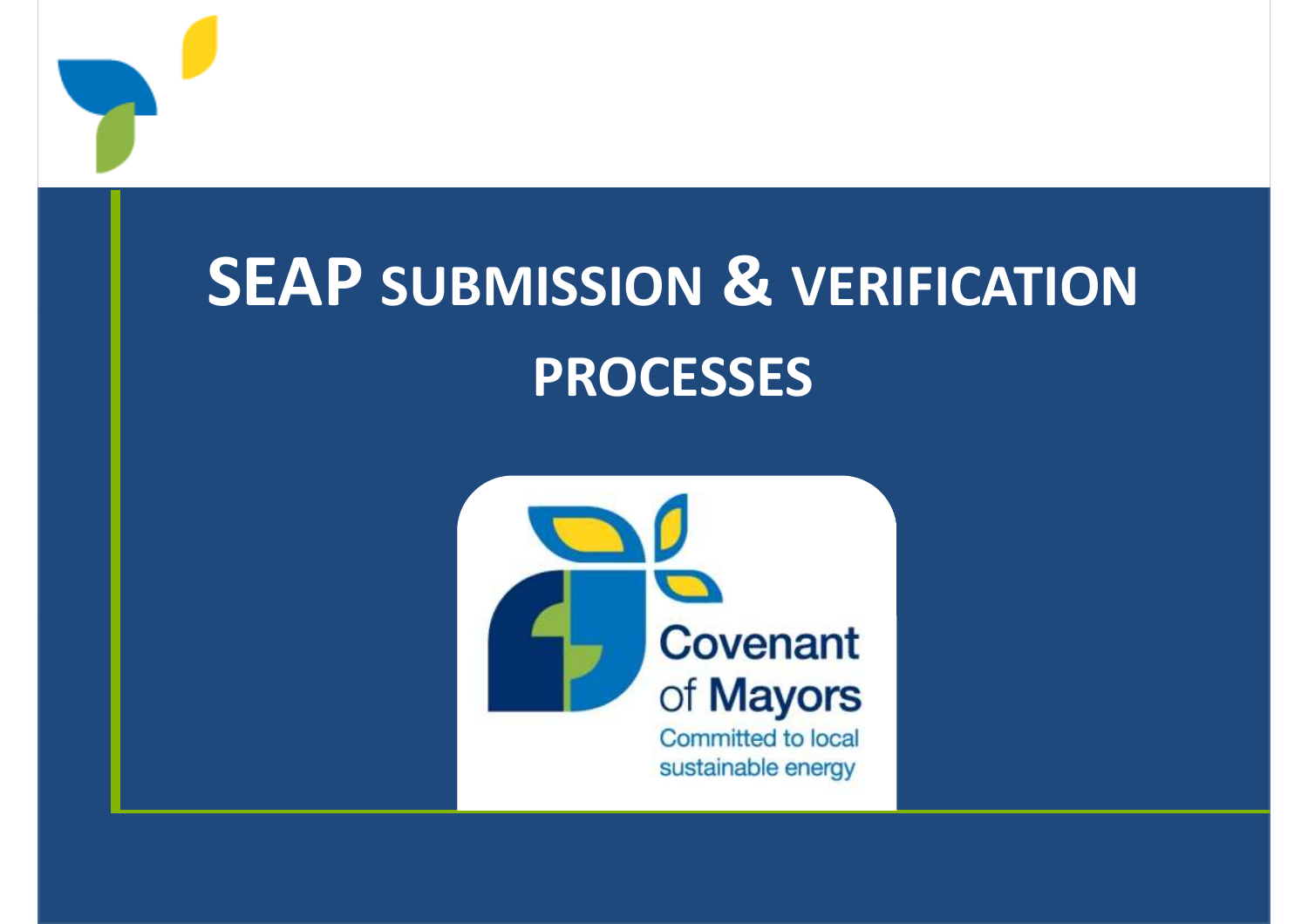### **SEAP SUBMISSION**

**When?**

Within one year after your official adhesion!

The <u>on-line submission system</u> is available<br>——————————————————— via the Signatories' Corner (restricted area)at: **http://members.eumayors.eu/**





1. Fill in the SEAP template in English<br>2. Upload your full SEAP (PDF format) 2. Upload your full SEAP (PDF format) in your own language

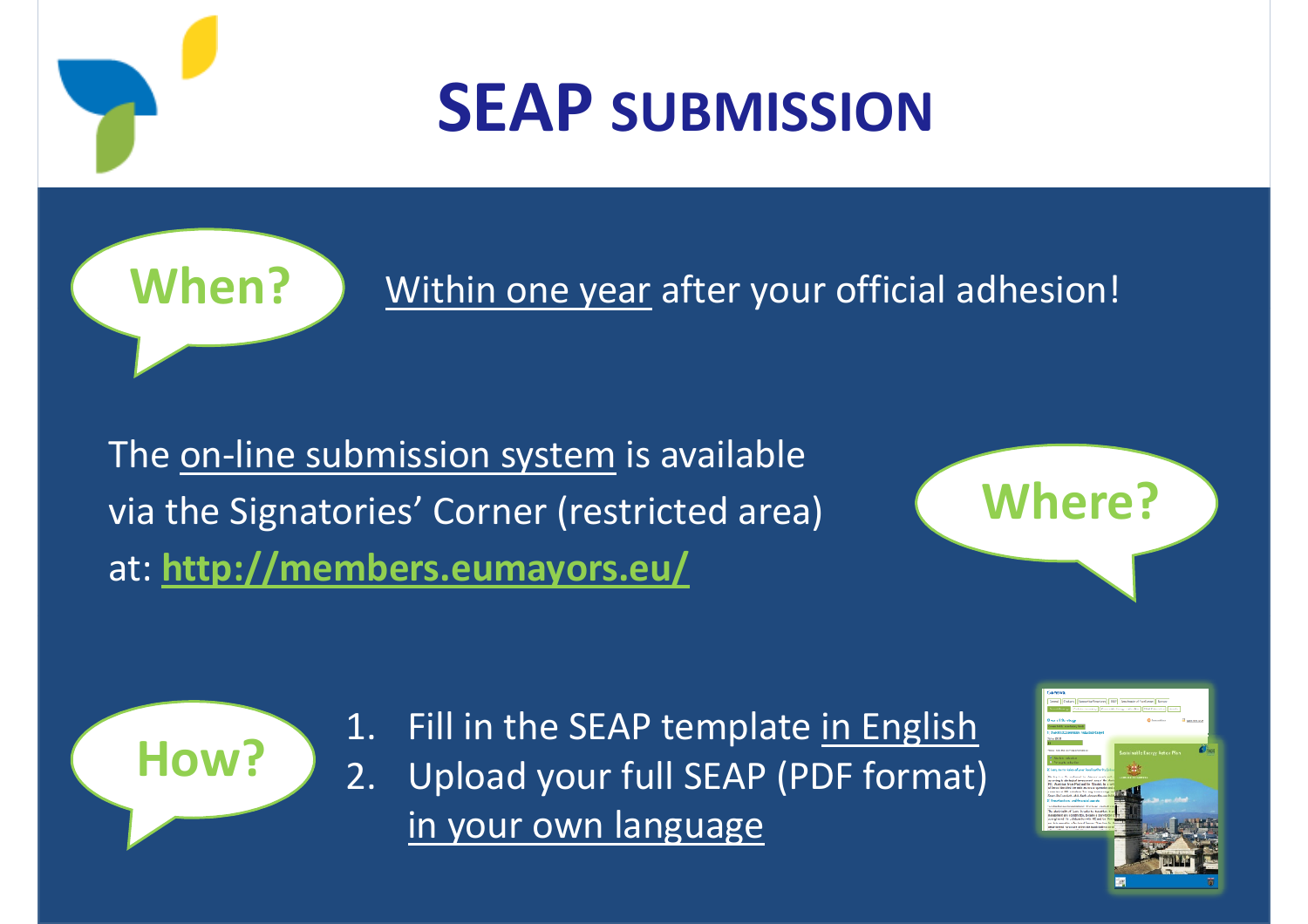### **SEAP VERIFICATION**

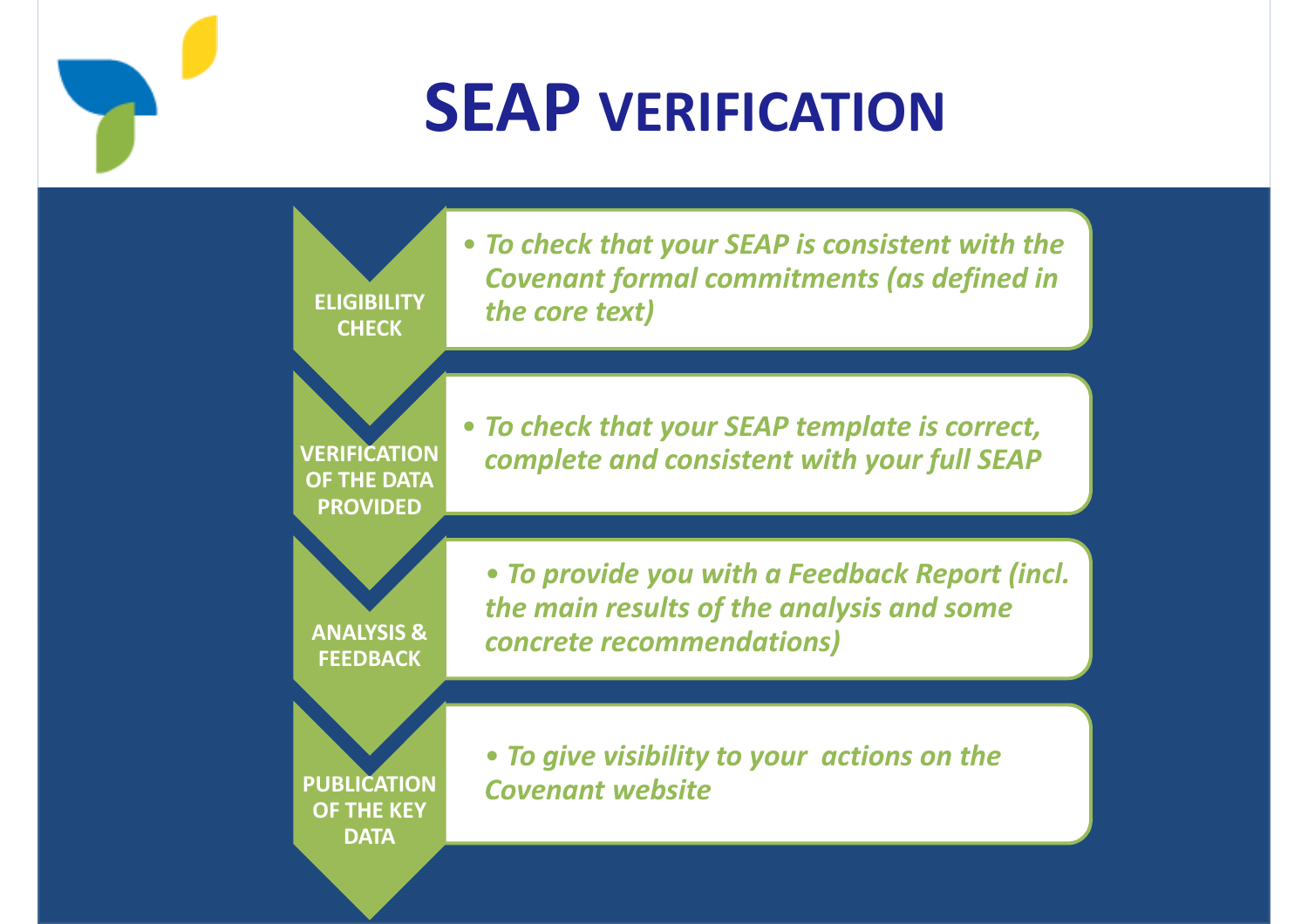### **1. Eligibility check**

**ELIGIBILITY CHECK**

• *Is your SEAP consistent with the Covenant formal commitments (as defined in the core text)?*

 $\checkmark$  The SEAP must be **approved by the municipal council or equivalent body**

The SEAP must contain a clear reference to the **CO2 reduction objective by 2020** (20% as a min.)

 $\checkmark$  The results of the BEI must be provided

The SEAP must include a **credible set of actions**

The **SEAP template must be correctly filled in**

*IMPORTANT: SEAPs that do not comply with the 4 eligibility criteria cannot be accepted*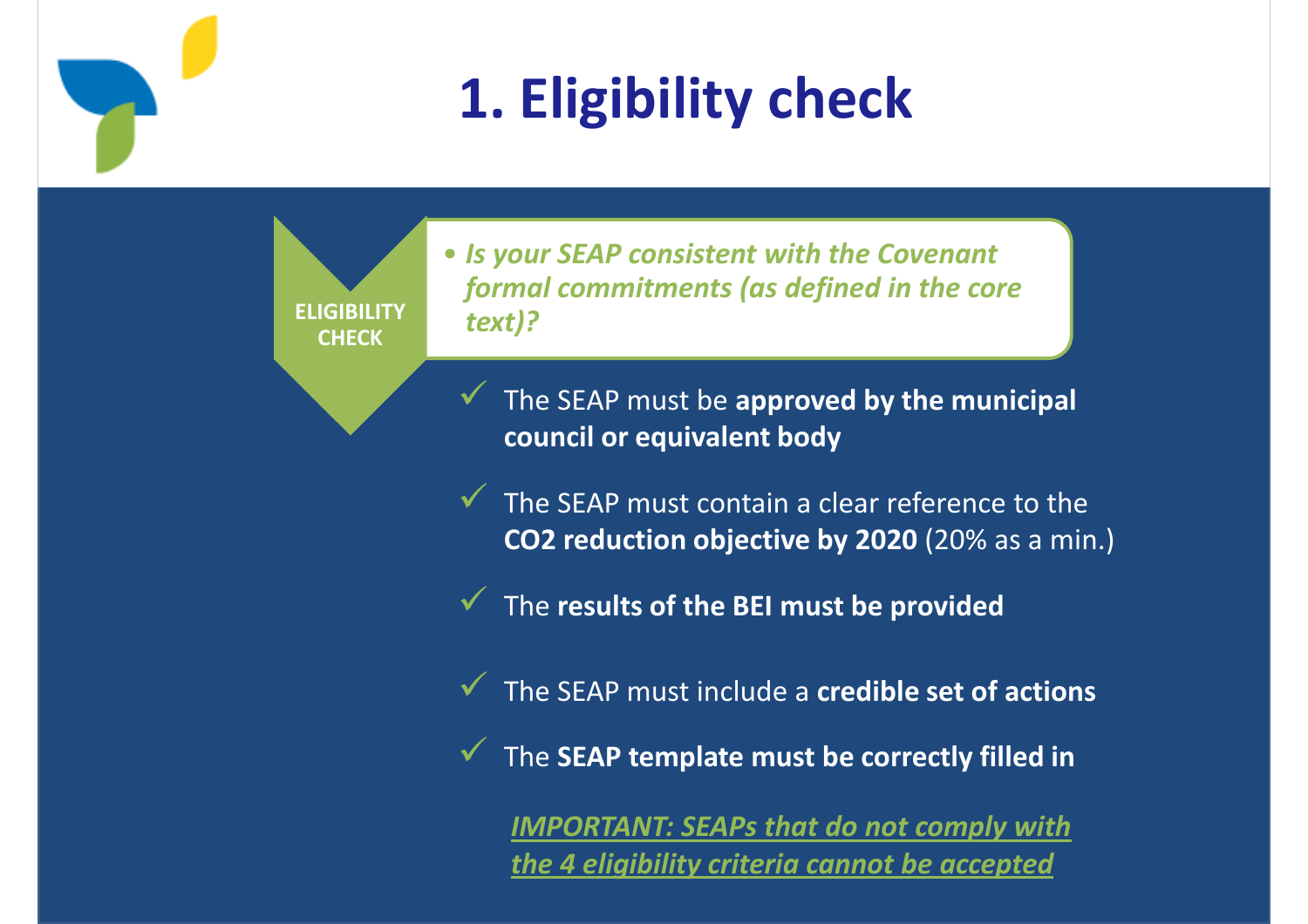### **Priority sectors to be covered by the BEI and SEAP**

| <b>Sectors / Fields of action</b>             |                              |
|-----------------------------------------------|------------------------------|
| <b>Municipal</b>                              |                              |
| <b>Residential</b>                            | $\overline{\mathsf{V}}$      |
| <b>Tertiary</b>                               | $\mathbf{V}$                 |
| Transport                                     | $\mathbf v$                  |
| Local energy production                       | Recommended                  |
| Land use planning                             | Recommended                  |
| <b>Public procurement</b>                     | Recommended                  |
| Working with the citizens and<br>stakeholders | Recommended                  |
| Industries (excl. ETS sector)                 | Optional                     |
| Other sectors                                 | <b>See SEAP</b><br>guidebook |

**To be eligible, SEAPs must include:**

**√ The BEI,** covering at least 3 out of 4 key sectors

**A list of concrete measures**, covering at least the municipal sector and one or more other key sectors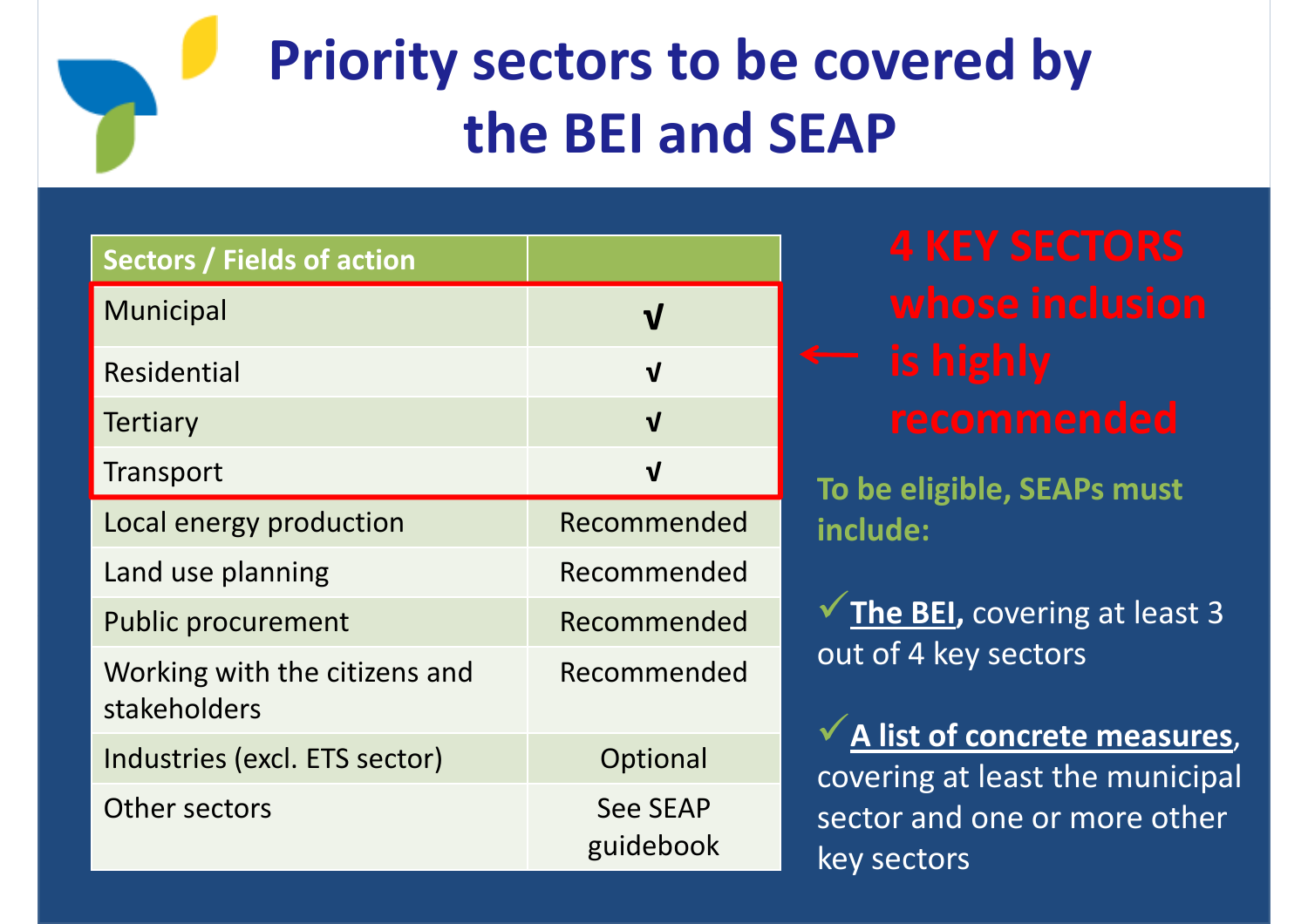### **2. Verification of the data provided in the SEAP template**

**VERIFICATION OF THE DATA PROVIDED**

- *Is your SEAP template consistent with your full SEAP?*
- *Is your SEAP template correct and complete?*
- $\checkmark$ The data provided must be correct / consistent
- $\checkmark$ The text must be precise / concise
- $\checkmark$  The SEAP template must reflect the content of your<br>action plan action plan

**IMPORTANT: All the green fields are MANDATORY!!**

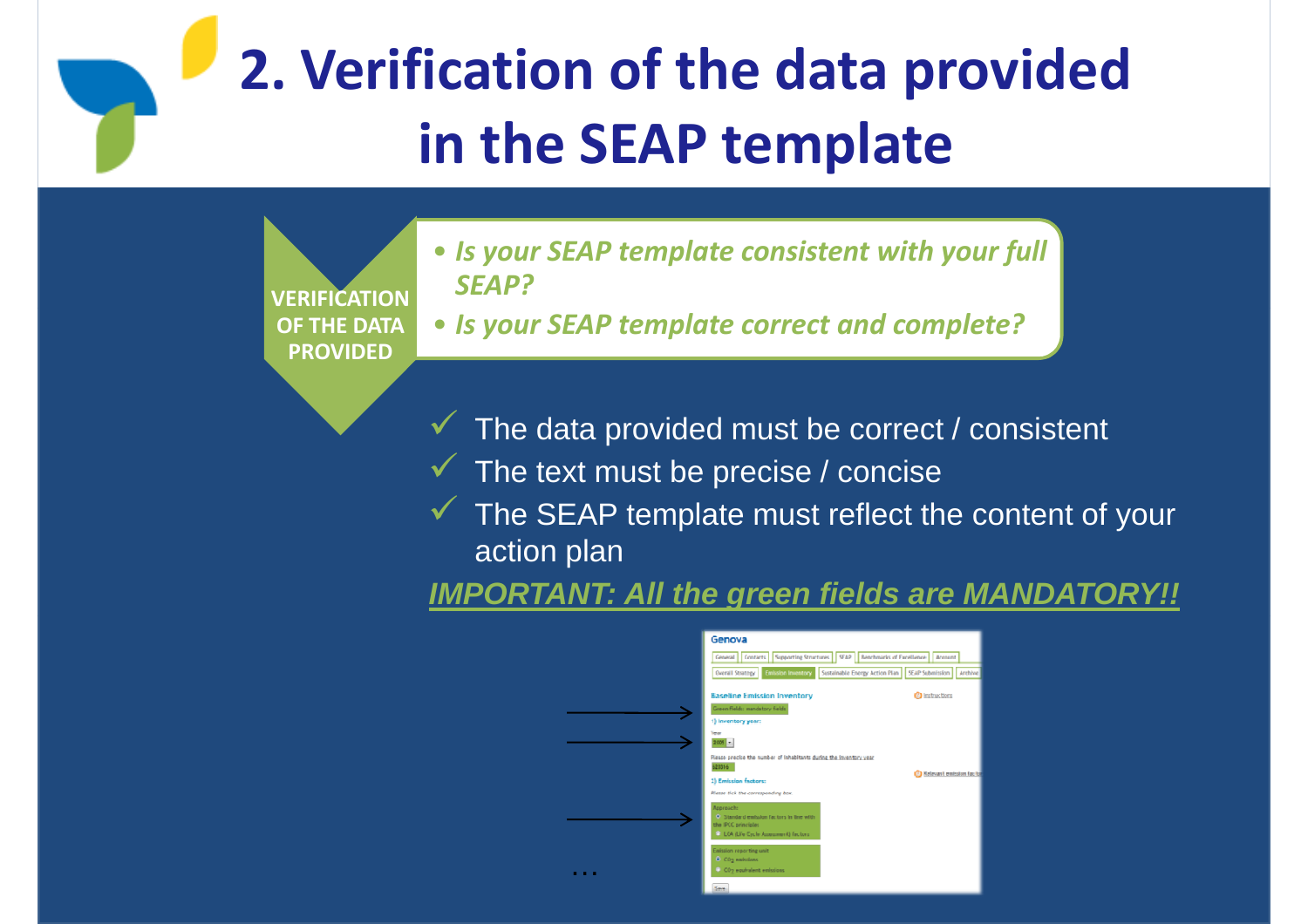### **3. Analysis and feedback**

**ANALYSIS & FEEDBACK**

#### • *To provide you with a detailed report*

After the SEAP evaluation, you will receive a **Feedback Report**, including the results of the analysis and concrete recommendations on howto improve your SEAP

#### ð. **FEEDBACK REPORT** Genova (IT) Thank you for your commitment under the Covenant of Mayon (CaM) and for rulemiting tool<br>your Sustainable Energy Action Plan (SEAP) and your SEAP template. The Covenant of<br>Mayon Technical Helpdesic is pleased to provide you Foreword 1. The present document is the feedback report from the Covenant of Mayon (CaAO)<br>The incidental Halongs and proposition of particular in Europy Action Plan (22.6). The anti-of-fit is proposed<br>aim of this report is to high report is based on a scheme that we have recently setup and is therefore continuously<br>nying We would be pleased to have your opinion so that we can improve our feedback<br>is farce. Evital effect, we would be practicely compa :<br>feedback report summarizes the main results of both computerised and manual di has our analysis performed on fired in you inserted in the collect employer. These clocks is a summer of the parameter of the state of the state of the state of the state of the state of the state of the state of the stat adback: follown tha atmotture of the "Fen Any alements to keep in mind when<br>email peincylin are limed to the guidabode (p. 9). As raid in the guidabode, there i<br>email peincylin are limed to the commitment trices by the Cov escare fractuale classifies innus, according to thair importance. The edifferent classic<br>Classic top financiale:  $\blacksquare$  JRC  $-185$ ie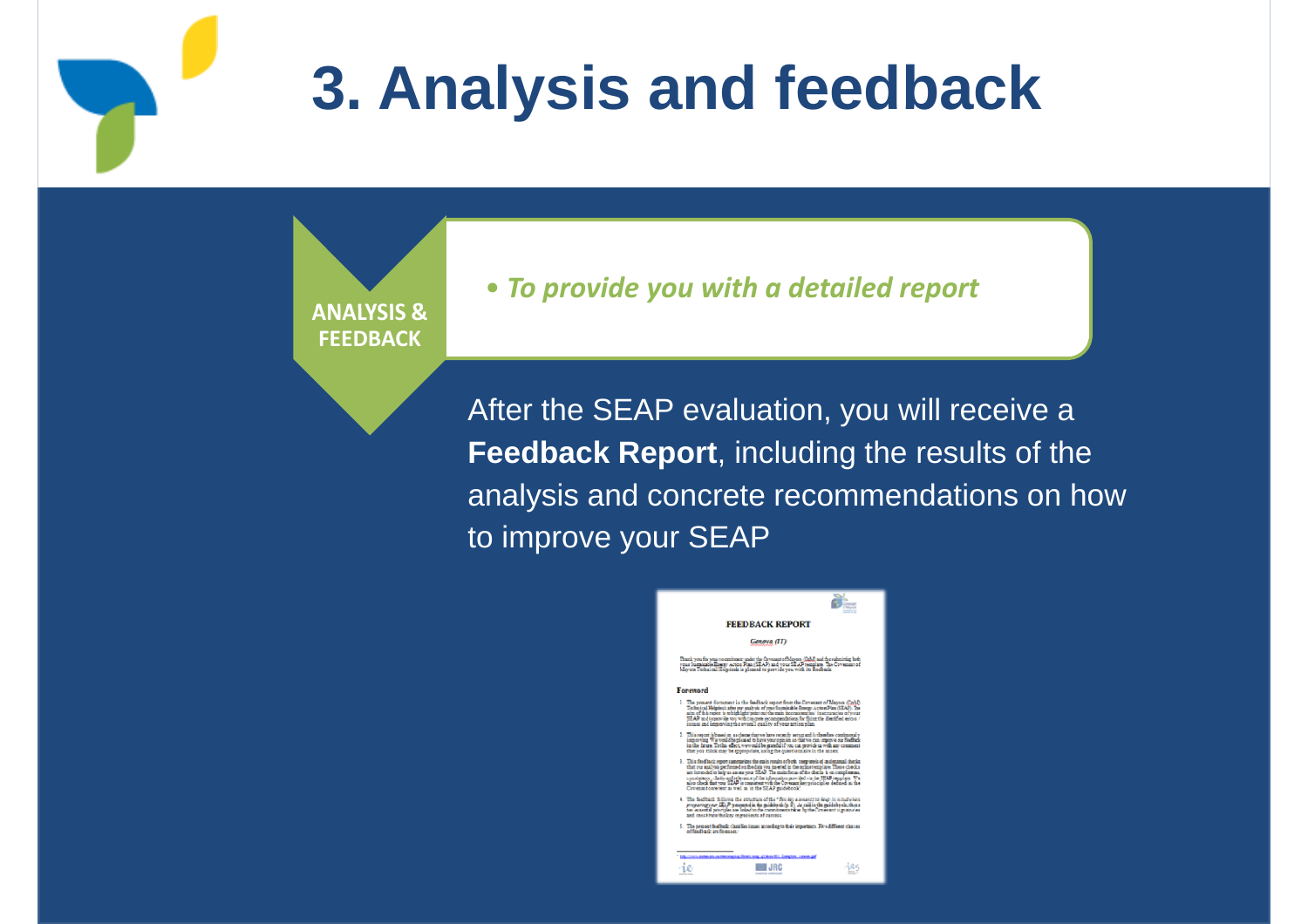## **4. Publication of the key data**

**PUBLICATION OF THE KEY DATA**

• *To give visibility to your actions on the Covenant website (www.eumayors.eu) website* 

Highlights of the information collected via theSEAP template will be shown under youron-line profile



- $\sqrt{\frac{1}{1}}$  Key energy / CO2 data of your **BEI**
- $\checkmark$  Set of measures developed in<br>
Your SEAP your SEAP